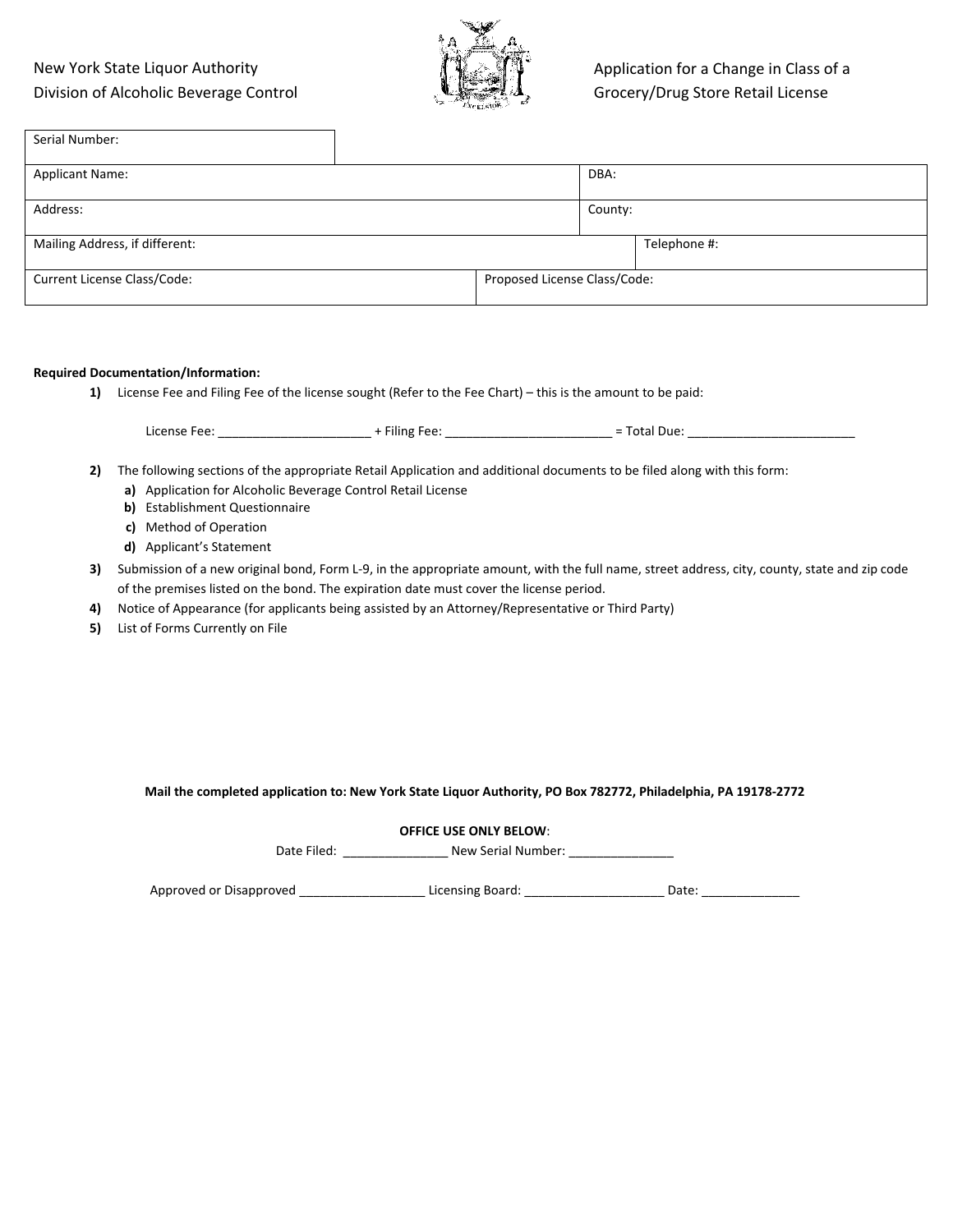29

# **APPLICATION FOR ALCOHOLIC BEVERAGE CONTROL RETAIL LICENSE GROCERY STORE BEER / DRUG STORE BEER**

**&**

## **GROCERY STORE BEER-WINE PRODUCT / DRUG STORE BEER-WINE PRODUCT**

It is not necessary to employ any person, agency or organization to assist you in filing this application. Beware of persons claiming to be able to assist you in securing action on your application. The payment of money or other thing of value for the use of influence, or promise of *influence in obtaining a license is a violation of law and offenders will be prosecuted.*

| <b>1. APPLICANT</b> |                                                                                                                                                   |             |                                                   |                |                  |  |
|---------------------|---------------------------------------------------------------------------------------------------------------------------------------------------|-------------|---------------------------------------------------|----------------|------------------|--|
|                     | Name of Applicant:<br>(e.g., Sole Proprietor, Partnership, Corporation,<br>LLC, LLP, LP, etc.)                                                    |             |                                                   |                |                  |  |
|                     | Trade Name(DBA): (see instructions) ** must be provided if premises will be<br>called by any name other than as listed in the "Name of Applicant" |             |                                                   |                |                  |  |
|                     | Premises Street Address:                                                                                                                          |             |                                                   |                |                  |  |
| City:               |                                                                                                                                                   |             | , NY                                              | Zip Code:      |                  |  |
| County:             |                                                                                                                                                   |             | Telephone Number of Premises (include area code): |                |                  |  |
|                     | Mailing Address (if different than above):                                                                                                        |             |                                                   |                |                  |  |
| City:               |                                                                                                                                                   | State:      |                                                   | Zip Code:      |                  |  |
|                     | E-mail address (required):                                                                                                                        |             |                                                   |                |                  |  |
|                     | <b>Business Website:</b>                                                                                                                          |             |                                                   |                |                  |  |
|                     | 2. CONTACT (if different than applicant)                                                                                                          |             |                                                   |                |                  |  |
|                     | Name of Contact:                                                                                                                                  |             | Attorney<br>O<br>$\circ$                          | Representative | ◯ Contact Person |  |
|                     | Office Address:                                                                                                                                   |             |                                                   |                |                  |  |
| City:               |                                                                                                                                                   | State:      |                                                   | Zip Code:      |                  |  |
|                     | Telephone Number of Office (include area code):                                                                                                   |             |                                                   |                |                  |  |
|                     | E-mail address (required):                                                                                                                        |             |                                                   |                |                  |  |
|                     | 3. Federal Tax ID #:                                                                                                                              |             |                                                   |                |                  |  |
|                     | 4. Certificate of Authority to Collect NYS Sales Tax:                                                                                             |             |                                                   |                |                  |  |
|                     | [OFFICE USE ONLY]                                                                                                                                 |             |                                                   |                |                  |  |
|                     | DATE FILED:                                                                                                                                       | SERIAL #:   |                                                   |                |                  |  |
|                     | Approved                                                                                                                                          | Disapproved |                                                   |                |                  |  |
|                     |                                                                                                                                                   |             | License Board Member                              |                | Date             |  |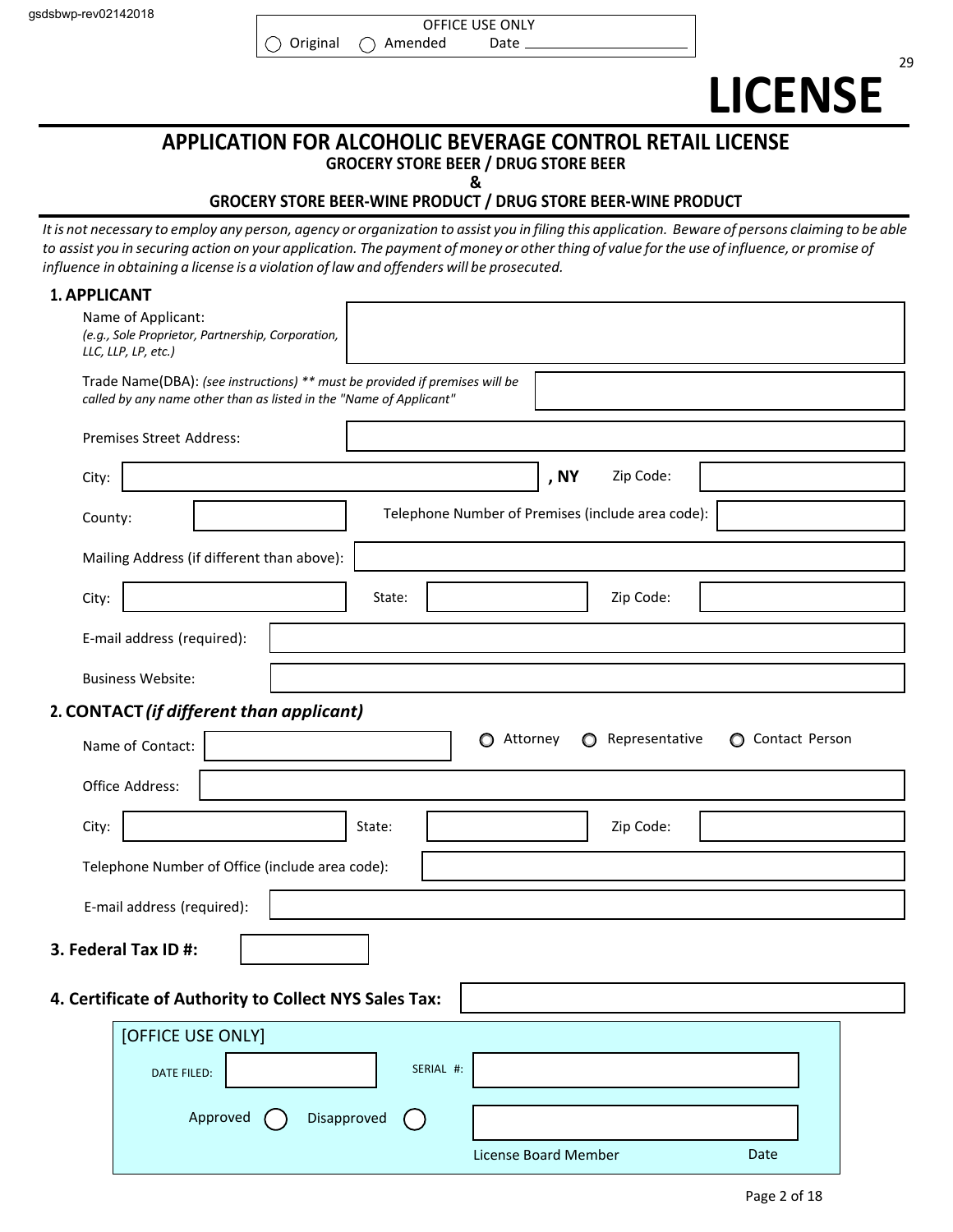# **5. TO BE FILLED IN ONLY BY SOLE PROPRIETOR OR PARTNERS** (attach additional sheets if necessary)

| Name of Individual/Partner | Residence | Social Security #: | Date of Birth |
|----------------------------|-----------|--------------------|---------------|
| Name of Individual/Partner | Residence | Social Security #: | Date of Birth |
| Name of Individual/Partner | Residence | Social Security #: | Date of Birth |
| Name of Individual/Partner | Residence | Social Security #: | Date of Birth |

## **6. TO BE FILLED IN ONLY BY CORPORATION OR LLC/LLP APPLICANTS** (attach additional sheetsif necessary)

Please list the names and addresses of Principals (Stockholders, Officers, Directors, LLC Members/Managers, LLP Partners)

| Name of Principal | Residence                                                            | Social Security #: |
|-------------------|----------------------------------------------------------------------|--------------------|
|                   |                                                                      |                    |
| Title             | No. of Shares if Corporation OR % of ownership if LLC or Partnership | Date of Birth      |
|                   |                                                                      |                    |
| Name of Principal | Residence                                                            | Social Security #: |
|                   |                                                                      |                    |
| Title             | No. of Shares if Corporation OR % of ownership if LLC or Partnership | Date of Birth      |
|                   |                                                                      |                    |
| Name of Principal | Residence                                                            | Social Security #: |
|                   |                                                                      |                    |
| Title             | No. of Shares if Corporation OR % of ownership if LLC or Partnership | Date of Birth      |
|                   |                                                                      |                    |
| Name of Principal | Residence                                                            | Social Security #: |
|                   |                                                                      |                    |
| Title             | No. of Shares if Corporation OR % of ownership if LLC or Partnership | Date of Birth      |
|                   |                                                                      |                    |

Note:

\***If 10 or less shareholders,** list all stockholders, officers, directors, LLC members and LLC managers, if any. Provide Personal Questionnaires, proof of citizenship, copy of photo identification, original photo and fingerprints for all.

\***If more than 10 shareholders,** list all shareholders owning 10% or more of any class of its shares. Also, include any officers, directors, shareholders, LLC members, and LLC managers. Provide Personal Questionnaires, proof of citizenship, copy of photo identification, original photo and fingerprints for those individuals. Provide a listing of all other shareholders owning less that 10% interest.. Include their name, home address, social security number, date of birth, shares or percentage of ownership, title, citizenship and any statutory disqualifications.

29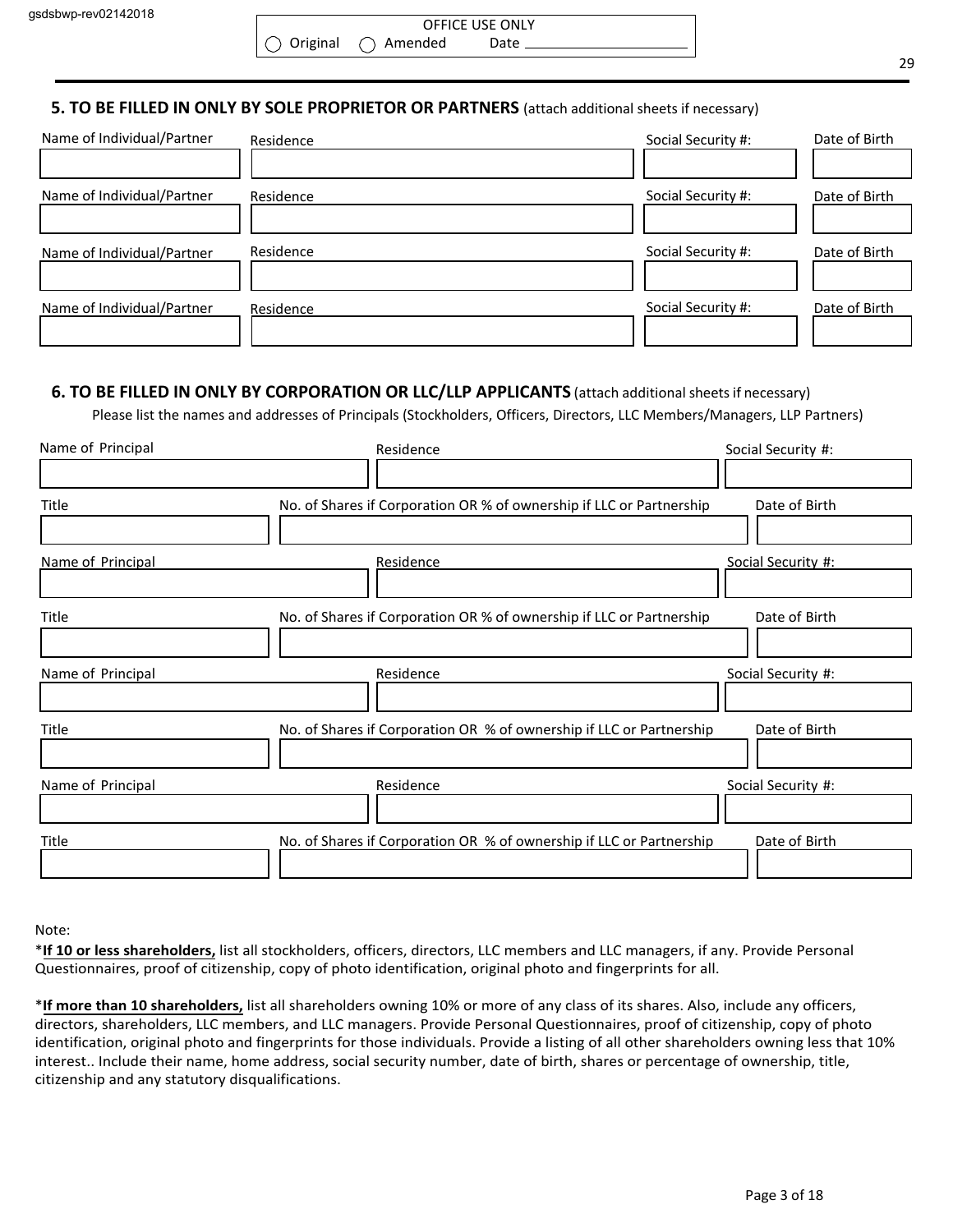# **ESTABLISHMENT QUESTIONNAIRE**

In this section you must describe the premises to be licensed. Answer ALL questions completely. Please do not answer "see attached" to any question. Any incomplete answer may delay or prevent the processing of the application.

*Helpful Hint: Drawing your diagram and reviewing your photographs may assist you in completing this section. See sample diagrams at the end of this application.*

### **1. Zoning**

| 1a. State what the area is zoned for:<br>(e.g., Residential, Business, Mixed etc.)                                                    |
|---------------------------------------------------------------------------------------------------------------------------------------|
| 2. Premises                                                                                                                           |
| 2a. Describe the type of building in which the premises<br>will be located.                                                           |
| 2b. Is or has the building/proposed premises been known by any other address?<br>Yes<br>No                                            |
| If YES, please specify:                                                                                                               |
| 2c. Is there currently an active license or has there ever been a license to traffic<br>in alcoholic beverages at this location?      |
| Previously Licensed<br><b>Currently Licensed</b><br>◯ Never Licensed<br>Do Not Know                                                   |
| Name of Licensee:<br>License Serial Number:                                                                                           |
| 2d. Are there any disciplinary actions pending against the applicant, current licensee or prior licensee?<br>Yes<br>Do Not Know<br>No |
| Any pending disciplinary action may delay a determination on this application or result in the disapproval.                           |
| 2e. If the proposed premises has never been licensed, what was the prior use?                                                         |
|                                                                                                                                       |
|                                                                                                                                       |
| 2f. Is any other floor or area of the building currently licensed?<br>Yes<br>No                                                       |
| Name of Licensee:<br>License Serial Number:                                                                                           |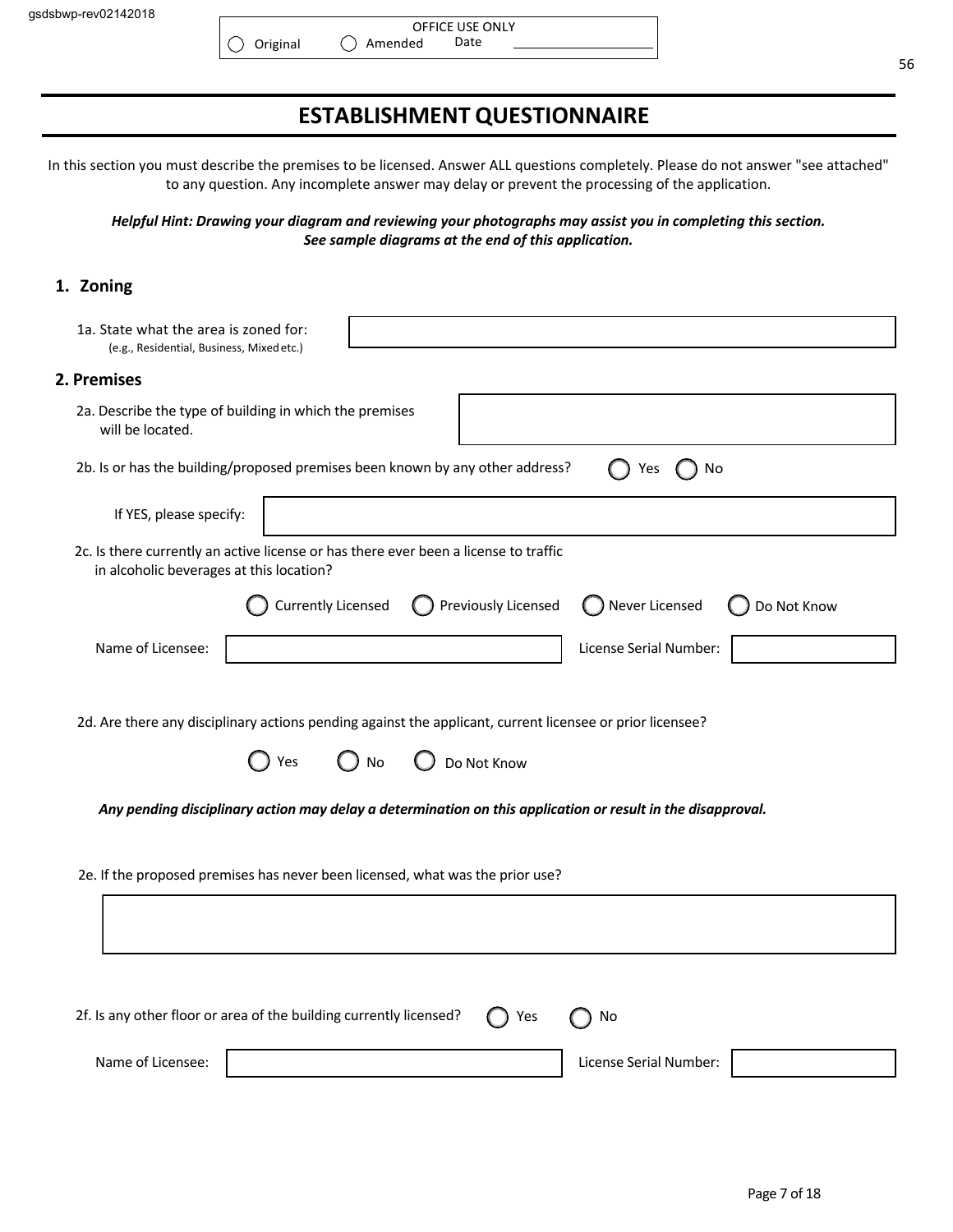# **3. Premises (interior):**

| 3a. List the total number of floors in the building as a whole, including the basement:                                     |  |     |                |
|-----------------------------------------------------------------------------------------------------------------------------|--|-----|----------------|
| 3b. List the number of floors of the premises to be licensed, including the basement:                                       |  |     |                |
| 3c. List the floor(s) where the proposed premises will be located:<br>(e.g., basement, ground floor, 2nd & 3rd floor, etc.) |  |     |                |
| 3d. Where is the alcohol stored?                                                                                            |  |     |                |
| 3e. Is there interior access to any other floor(s) or area(s) that will not be part of the premises to be licensed?         |  |     |                |
| If yes, show the means of access on the interior diagram(s).                                                                |  | Yes | <b>No</b>      |
| 3f. Are the premises to be licensed divided in any way, by a public or private passageway, overwhich the                    |  |     |                |
| applicant does not have exclusive possession and control?<br>(e.g., hallway, stairwells, common areas, etc.)                |  | Yes | N <sub>o</sub> |
| If YES, describe:                                                                                                           |  |     |                |
|                                                                                                                             |  |     |                |
|                                                                                                                             |  |     |                |
|                                                                                                                             |  |     |                |
|                                                                                                                             |  |     |                |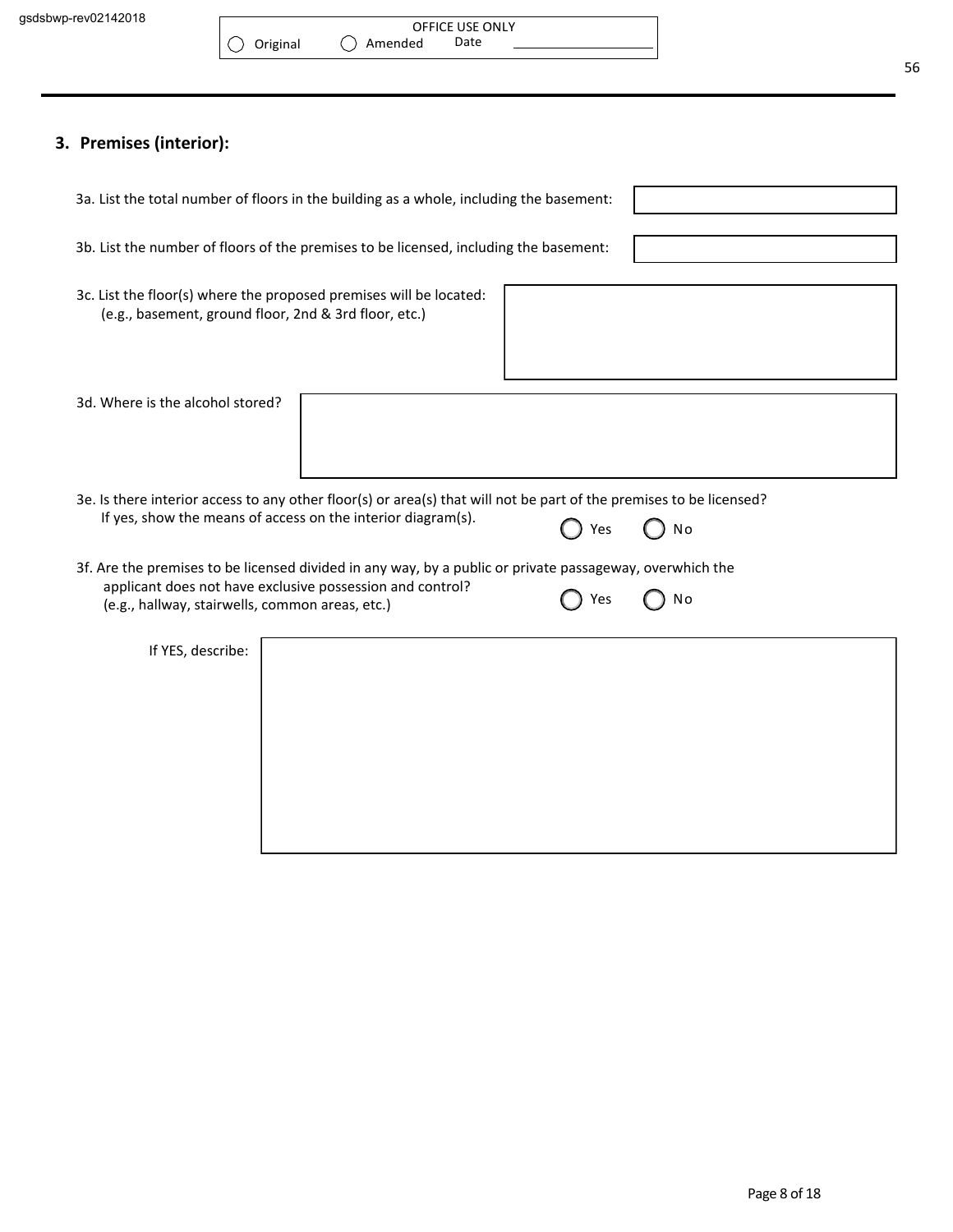$\bigcirc$ 

# **PROPOSED METHOD OF OPERATION**

The information in this section will be the method of operation you are approved for and will be binding. Should you wish to deviate from this method of operation in any way, you must first apply for and receive permission from the Authority.

| 1. Will any other business of any kind be conducted in said premises?<br>(If YES, provide details on a separate sheet) |     |    | Yes | No |  |
|------------------------------------------------------------------------------------------------------------------------|-----|----|-----|----|--|
| 2. Will the business employ a manager?                                                                                 | Yes | No |     |    |  |
| 2a. If NO, will principal(s) manage?                                                                                   | Yes | No |     |    |  |
| 3. How many employees? (excluding principals)                                                                          |     |    |     |    |  |
| 3a. If answer is "0" please<br>provide explanation.                                                                    |     |    |     |    |  |

4. NYS Law requires businesses to carry workers' compensation and disability insurance (see instructions). If applied for and pending, please indicate.

| <b>Workers' Compensation Carrier</b><br>Name and Policy Number: |  |
|-----------------------------------------------------------------|--|
| Disability Insurance Carrier Name<br>and Policy Number:         |  |

**If you are exempt from Workers' Compensation and/or Disability Benefits Insurance coverage, submit an approved Certificate of Attestation of Exemption from NYS Workers' Compensation and/or Disability Benefits Insurance Coverage from the NYS Workers' Compensation Board. The application is available on their website: http://www.wcb.ny.gov or you may contact them by phone at: (877) 632-4996**

#### **ALCOHOLIC BEVERAGES MAY ONLY BE SOLD DURING THE HOURS APPROVED BY THE COUNTY WHERE THE PREMISES IS LOCATED UNLESS FURTHER RESTRICTED BY THE AUTHORITY**

A list of county closing hours is available at the following link: http://sla.ny.gov/provisions-for-county-closing-hours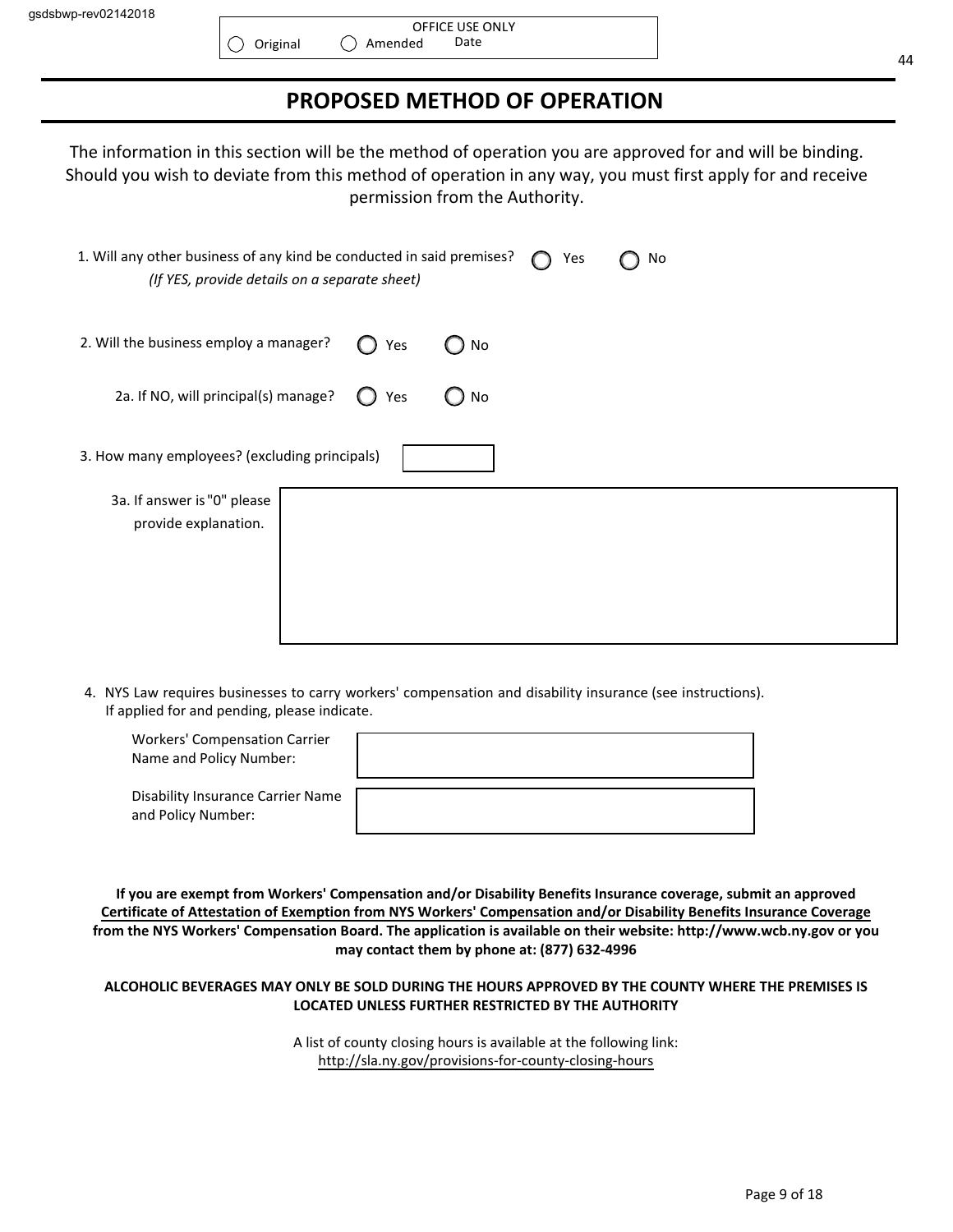

#### OFFICE USE ONLY Amended Date

 $\bigcirc$  Original

# **APPLICANT STATEMENT**

I, [print name]

(the  $\circ$  sole proprietor,  $\circ$  partner,  $\circ$  corporate principal or,  $\circ$  LLC/LLP member) understand that the State Liquor Authority will rely on each and every answer in the application and accompanying documents in reaching its determination and state, under penalty of perjury, that all statements and representations therein are true to the best of my knowledge and belief; and

I state that the location and description of the premises to be licensed does not violate any requirement of the ABC law or other state or local ordinances; and

I understand that if any change occurs in the information provided to the Authority in the application, the licensee must notify the Authority by certified mail within 48 hours and if any change occurs after receipt of the license, the licensee must notify the Authority by certified mail within 10 days. I understand that failure to give such notice may result in disapproval of the application or revocation or non-renewal of any license for which this application is submitted; and

I understand that the licensee will be bound by the statements and representations made in the application, including, but not limited to the licensee's method of operation and the identity of persons with an ownership or financial interest in the licensed premises; and that all statements and representations made become conditions of the license; and

I understand that any physical alterations to, or changes to the size of the area used for the sale and consumption of alcoholic beverages, must be reported to the Authority and may require the approval of the Authority; and

I understand that the licensee must keep the Authority advised of any change in the mailing addresses of the licensee, the licensee's principals, and the licensee's landlord.

I understand that the licensee's failure to operate the licensed premises in accordance with the statements and representations made in the application may result in revocation of any license for which the application was submitted; and

I understand that any false statement or misrepresentation will constitute cause for disapproval of the application or revocation or non-renewal of any license for which this application is submitted.

\_\_\_\_\_\_\_\_\_\_\_\_\_\_\_\_\_\_\_\_\_\_\_\_\_\_\_\_\_\_\_\_\_\_\_\_\_\_\_\_\_\_\_\_\_\_\_\_ \_\_\_\_\_\_\_\_\_\_\_\_\_\_\_\_\_\_\_\_\_\_\_\_\_\_\_\_\_\_\_\_\_\_\_\_

Signature Date